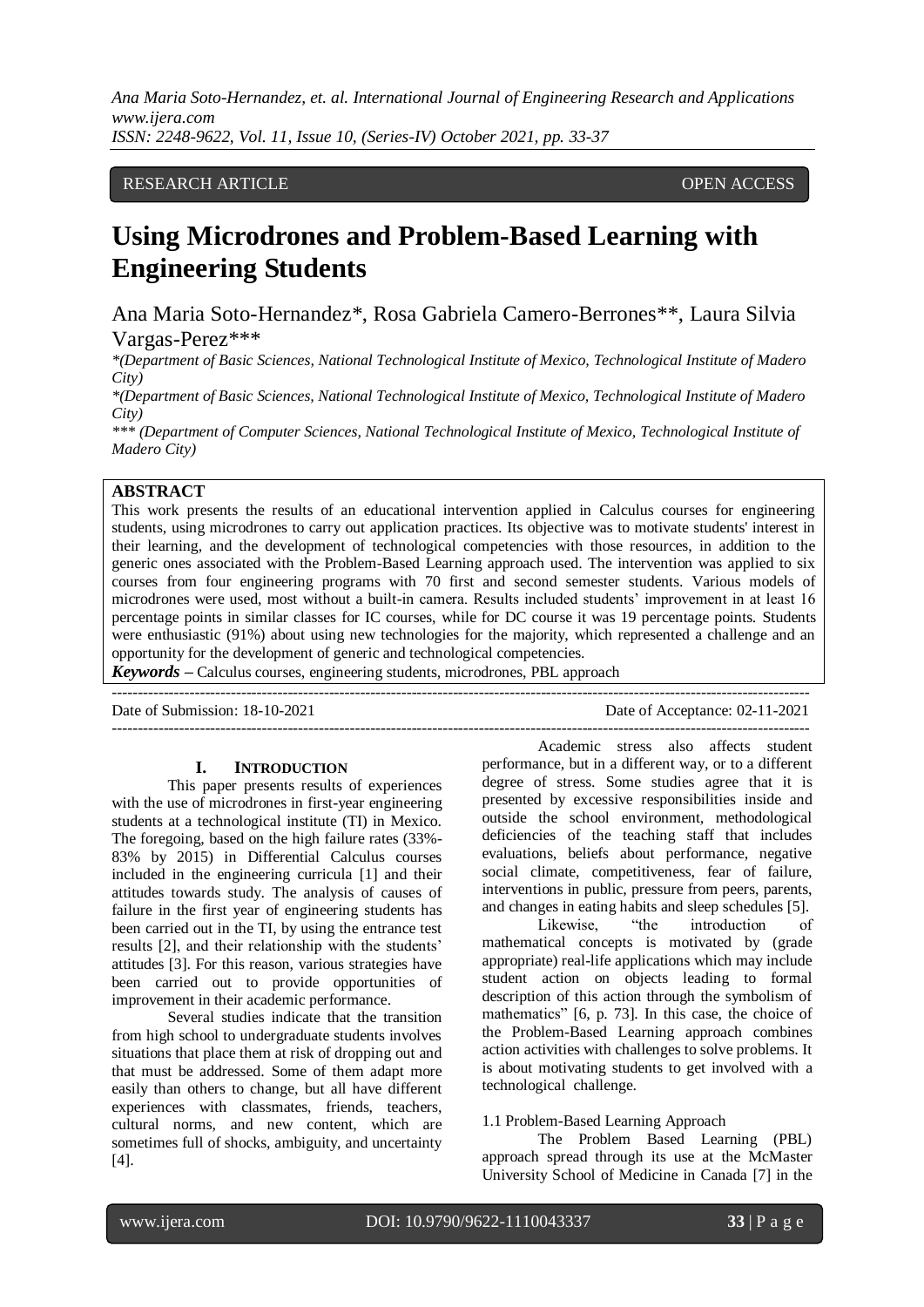1970s, but its description is based on Polya's proposal in 1940 on the solution of mathematical problems [8]. This learning approach has been sustained over decades in many educational institutions around the world and has evolved towards different models and practices such as the cases of learning based on teamwork, self-directed learning, and contextualized learning [9].

The stages established by Polya to solve a problem or a complex task are: 1) understand the problem, be clear about the objective or goal; 2) determine a plan to find the solution and achieve the objective, considering alternatives or varied techniques; 3) execute the established plan attending the needs of strategic decision-making, either in the techniques used or in the objective initially established; 4) assess the solution or achievement of the objectives, not only at the end but at each step or partial objective [10], [8].

Therefore, problem design must be done carefully, and essential components such as content, context, and relationships must be considered; but also, the process components such as research, reasoning, and reflection skills [11]. Students can face a problem when they are endowed with the basic knowledge and technical and strategic skills that they will eventually require [8]. A teacher must try the previous exercises that guarantee such a situation in his students, otherwise they will not be able to control and solve the problems presented, and the motivational aspects intended will be nullified, and unnecessary and negative stress could be generated.

PBL approach forces students to demonstrate sufficient generic and disciplinary competencies to develop and build high-level thinking skills, consistent with the demand of the problem [12]; and it could have "psychological or emotional effects on students' development of ownership, relatedness, and in turn, their engagement and motivation to solve the problem and study the learning materials" [11, p. 6].

Hung proposed a rigorous and detailed 9- Step PBL Problem Design Process "for students to be able to acquire and construct the intended knowledge on their own terms" [11, p. 3], but in this work we preferred a free form of inquiry for students with Polya stages proposal [10].

# **II. EDUCATIONAL INTERVENTION**

An educational intervention in the content of Differential Calculus (DC) and Integral Calculus (IC) courses was proposed with the premise of working in a playful learning environment using microdrones that motivate interest in studying. We used microdrones because it was a novel but accessible technology, and TI professors had not

used them for educational purposes. Hypothesis was the academic performance improvement of engineering students under the intervention versus the performance of the students without it. Research questions: Does the use of microdrones for teaching in mathematics courses motivate TI students to learn? Does the use of microdrones for teaching present complications for TI students? What generic competencies do TI students develop when they work with microdrones? Does PBL improve student performance?

We decided to carry out a qualitative study through action research to study the educational situation "with a view to improving the quality of action within it" (Elliot, 1991 cited in [13], p. 706); and, from the perspective of a technical-scientific vision, it was developed with sequential phases: planning, identification of facts, analysis, implementation, and evaluation (idem).

An educational intervention based on the PBL approach was designed, developed, and applied using microdrones in Calculus courses with firstyear engineering students, to identify the benefits in their learning process, in particular their generic competences and their attitudes towards study, and thus impact by incorporating playful and challenging elements.

We worked in the school periods of January-June 2019 (SP1) with 31 students, and of August-December 2019 (SP2) with 39 students. Table 1 shows convenience samples: SP1 with two IC courses, one for Industrial Engineering (IE, 18 students, 3 microdrones), and one for Mechanical Engineering (ME, 13 students, 2 microdrones). Convenience samples for SP2: one IC course for Electrical Engineering (EE, 11 students, 2 microdrones), and two DC courses for Chemical Engineering (ChE, 28 students, 4 microdrones). IC-2 had more difficult than IC-1 by the repeating percentage.

Table 1 shows also control groups for each of the sample (IC-1C, IC-2C, DC-2C). The conditions included same teacher but without microdrone intervention. These control groups were not at the same time but a similar school period earlier.

Educational intervention limitations included the impossibility of having the same engineering programs both school periods, nor all the same math course, and not the same kind of microdrone.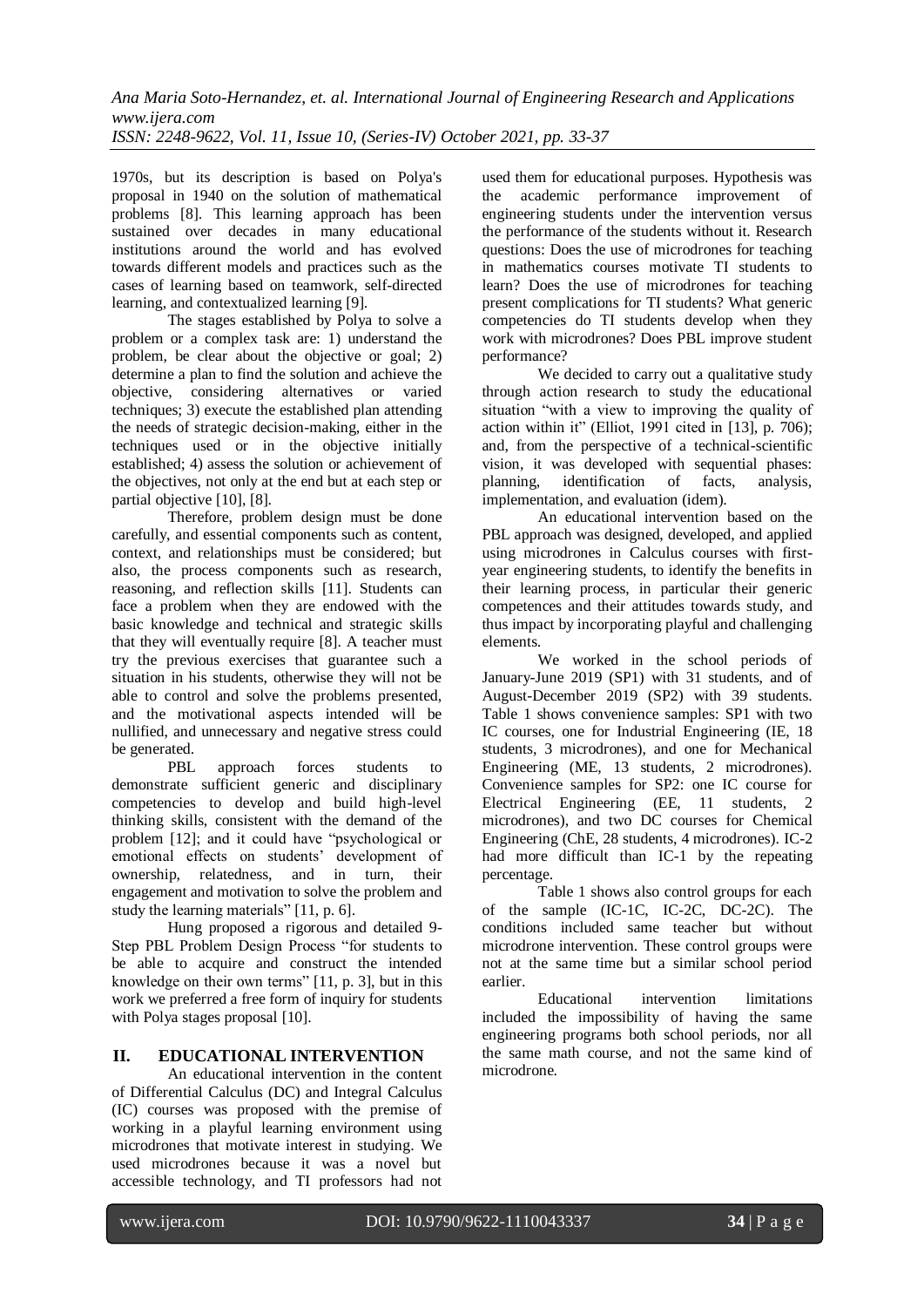*Ana Maria Soto-Hernandez, et. al. International Journal of Engineering Research and Applications www.ijera.com ISSN: 2248-9622, Vol. 11, Issue 10, (Series-IV) October 2021, pp. 33-37*

**Table 1.** Comparative entrance indicators by Calculus course, scholar period and engineering program. Source: Own.

| Course  |                 |    | Class Students Repeating Programs |              |
|---------|-----------------|----|-----------------------------------|--------------|
| $IC-1C$ | 2018-1          | 25 | $0\%$                             | <b>ME/IE</b> |
| $IC-1$  | SP <sub>1</sub> | 31 | $0\%$                             | <b>ME/IE</b> |
| $IC-2C$ | 2018-2          | 14 | 64%                               | All          |
| $IC-2$  | SP <sub>2</sub> | 11 | 38%                               | EE           |
|         | DC-2C 2018-2    | 37 | 0%                                | EoE          |
| $DC-2$  | SP <sub>2</sub> | 28 | 0%                                | ChE          |

Educational resources available from researcher: 4 microdrones for the IC-1 without a camera, two very small for ME students (Fig. 1 and Fig. 2) plus one provided by an IE team (Fig. 3); for DC-2, two built-in camera microdrones were added for ChE students (Fig. 4) and one of them also contributed by a ChE team. The two very small microdrones were assigned for EE teams with the hypothesis that they would have greater technological competences than IE teams.



**Figure 1.** Microdrone for ME and EE teams. Source: Own.



**Figure 2.** Microdrone for ME and EE teams. Source: Own.



Figure 3. Microdrone for IE and ChE teams, Source: Own.



**Figure 4.** Microdrone for ChE teams. Source: Own.

PBL approach was developed under the following strategy: i) apply the diagnostic test; ii) develop the first units of the program content in the same way as in the last three years; iii) use the PBL approach in Calculus applications, the last unit of the program content; iv) evaluate the PBL approach and propose adjustments for the following courses.

The activities for PBL approach: a) presentation and selection of the microdrone; b) commitment to teamwork with microdrone and use it to follow a previously defined objective, according to the course topics; c) implementation of the PBL and preparation of a teamwork record of the problems raised with photos and video; d) presentation of the experience to the class and on a video posted on YouTube.

According to the strategy, from SP1 to SP2 changes were made to the PBL approach. During SP1, they were not asked to make the microdrones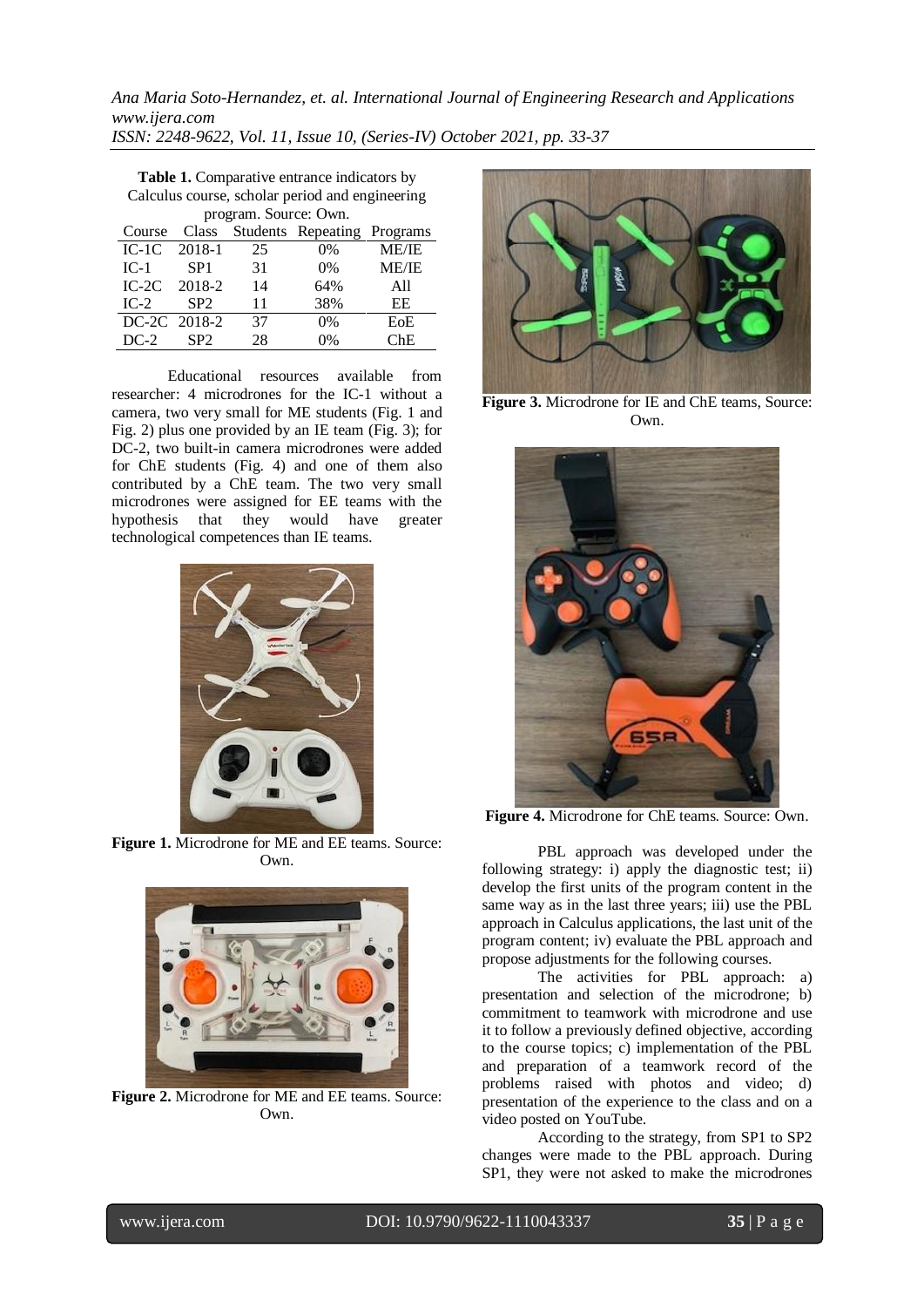*Ana Maria Soto-Hernandez, et. al. International Journal of Engineering Research and Applications www.ijera.com*

*ISSN: 2248-9622, Vol. 11, Issue 10, (Series-IV) October 2021, pp. 33-37*

video; for SP2, teams had to work on a video and use social media.

Some of the objectives of the teams were to define a trajectory from a mathematical function and follow it with the drone.

All the information was recovered from the students' team reports, the researcher's checklist and rubric for the follow-up and works' evaluation, and the researcher's observations. In addition to the intervention's qualitative analysis, we compared the results of the students' performance against their peers from a previous year, with two exceptions: ChE courses vs Electronic E (EoE) course, and EE course vs All programs' course -see Table 1. However, the characteristics of ChE students are like those of EoE according to previous studies [3].

# **III. RESULTS AND DISCUSSION**

The most important qualitative findings are shown in Table 2. All microdrones were different, but there were no major complications in their use, teams looked for different resources to play them, with 91% of the teams motivated.

| <b>Table 2.</b> Qualitative findings by engineering |  |
|-----------------------------------------------------|--|
| program and Calculus course. Source: Own.           |  |

| $IC-1$ | $\overline{18}$ students / 3 teams showed interest, |  |  |  |  |
|--------|-----------------------------------------------------|--|--|--|--|
| IE     | emotion, teamwork, and<br>great                     |  |  |  |  |
| IC     | disposition. One of the teams donated a             |  |  |  |  |
|        | microdrone. The three teams prepared a              |  |  |  |  |
| 18/3   | good manual to use the equipment and                |  |  |  |  |
|        | made recommendations for better use                 |  |  |  |  |
|        | their experience. They<br>based<br>on               |  |  |  |  |
|        | expressed their satisfaction since none of          |  |  |  |  |
|        | had previously operated a<br>them                   |  |  |  |  |
|        |                                                     |  |  |  |  |
|        | microdrone; they found<br>it<br>very                |  |  |  |  |
|        | interesting because we faced the                    |  |  |  |  |
|        | challenge of operating the drone with a             |  |  |  |  |
|        | slightly high degree of complexity, they            |  |  |  |  |
|        | said.                                               |  |  |  |  |
| $IC-1$ | 13 students / 2 teams showed interest,              |  |  |  |  |
| ME     | disposition, teamwork, commitment, and              |  |  |  |  |
| IC     | resourcefulness. One of the teams was               |  |  |  |  |
|        | assigned a very small microdrone that               |  |  |  |  |
| 13/2   | had a flaw, as the cable to recharge the            |  |  |  |  |
|        | battery had been misplaced. They                    |  |  |  |  |
|        | investigated, they went to a<br>TI                  |  |  |  |  |
|        | laboratory to make some tests, changes,             |  |  |  |  |
|        | and adjustments, they even made a                   |  |  |  |  |
|        | piece, but finally managed to get it to             |  |  |  |  |
|        | work well, and they did their practice              |  |  |  |  |
|        | very satisfied with their accomplished              |  |  |  |  |
|        | objective, which represented a double               |  |  |  |  |
|        | challenge.                                          |  |  |  |  |
| $IC-2$ | 11 students / 2 teams showed little                 |  |  |  |  |
| EE     | motivation to work. They were assigned              |  |  |  |  |
| IC     | the oldest and smallest microdrones and             |  |  |  |  |
|        |                                                     |  |  |  |  |

|        | one of the teams failed to make it work.     |  |  |  |  |  |  |
|--------|----------------------------------------------|--|--|--|--|--|--|
| 11/2   | This, even though they were the same         |  |  |  |  |  |  |
|        | devices that the SP1 ME students used        |  |  |  |  |  |  |
|        | successfully. It was observed that they      |  |  |  |  |  |  |
|        | did not work as a team or were               |  |  |  |  |  |  |
|        | committed or had initiative. They            |  |  |  |  |  |  |
|        | stopped attending the presentations.         |  |  |  |  |  |  |
|        | Several of them did not approve the          |  |  |  |  |  |  |
|        | course. The other team worked                |  |  |  |  |  |  |
|        | effectively.                                 |  |  |  |  |  |  |
| $DC-2$ | 28 students / 4 teams showed interest,       |  |  |  |  |  |  |
| ChE    | emotion, initiative, creativity, leadership, |  |  |  |  |  |  |
| DC.    | commitment, and teamwork. One team           |  |  |  |  |  |  |
|        | contributed with their own microdrone,       |  |  |  |  |  |  |
| 28/4   | and another chose a microdrone with an       |  |  |  |  |  |  |
|        | integrated camera. This last team lost the   |  |  |  |  |  |  |
|        | microdrone in the first practice, but they   |  |  |  |  |  |  |
|        | organized to buy another one and do the      |  |  |  |  |  |  |
|        | practice. All students enjoyed this          |  |  |  |  |  |  |
|        | challenge; they can be seen on videos        |  |  |  |  |  |  |
|        | which highlights the joy and fun.            |  |  |  |  |  |  |

Another public evidence for those funny Calculus practices with the microdrone can see on next links: [https://www.youtube.com/watch?v=R9PzrOLN\\_f8](https://www.youtube.com/watch?v=R9PzrOLN_f8)

```
https://www.youtube.com/watch?v=7DOU8ljxs7c
```
All teams met the mathematical objectives involved in the activity, with the exception of the EE team mentioned above.

Table 3 shows approval indicator with students' improvement in at least 16 percentage points in similar classes for IC courses, while for DC course it was 19 percentage points. Attrition rates also decreased for all cases. However, it should be clarified that between 2018-2 and SP2 classes the composition of the courses included repeating students from all the engineering programs, which implies a difference in the qualities and competences of the students' sample, as observed in Table 3 with average diagnostic test (ADT) and repeater students.

**Table 3.** Comparative indicators by Calculus course, and engineering program. Source: Own.

| Course  | Repeating | ADT | Approval | Dropout |
|---------|-----------|-----|----------|---------|
| $IC-1C$ | 0%        | 41% | 72%      | 16%     |
| $IC-1$  | $0\%$     | 40% | 96%      | 4%      |
| $IC-2C$ | 64%       | 38% | 57%      | 36%     |
| $IC-2$  | 38%       | 21% | 73%      | 9%      |
| $DC-2C$ | $0\%$     | 45% | 73%      | 19%     |
| $DC-2$  | 0%        | 35% | 92%      | 11%     |

# **IV. CONCLUSIONS**

The results are considered successful. We identified that the use of resources such as microdrones motivate students to study, since of the 11 teams where it was carried out, only one team